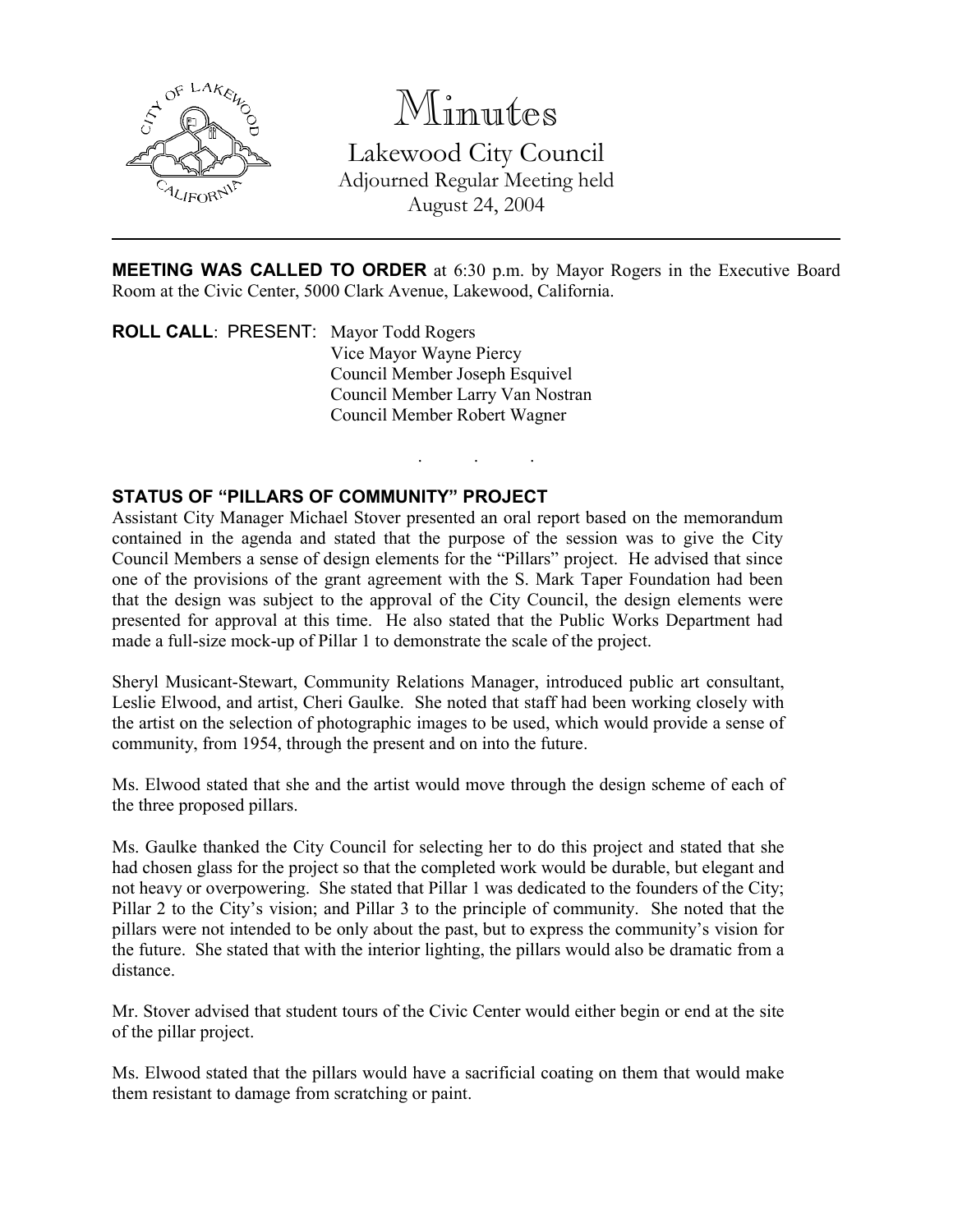City Council Minutes August 24, 2004 Page 2

#### STATUS OF "PILLARS OF COMMUNITY" PROJECT - Continued

The Community Relations Manager noted that the placement of the pillars had taken into consideration other uses of the plaza area and that the stage that had been used in the past would still fit, even after the placement of the pillars.

Recessing to the plaza area in front of the Centre, Ms. Elwood pointed out the locations for each of the three pillars and the place on the wall of the Centre building where the dedication plaques would be located.

Mayor Rogers pointed out several spots in the proposed wording that had grammatical glitches and questioned whether the names "Legends of Lakewood" and "Pillars of Community" had been chosen for symmetry of wording.

Ms. Gaulke confirmed that symmetry had been one consideration and that the phrasing was intended to be more poetic in nature.

Council Member Wagner clarified that "community" was not intended to mean "the community" but was rather intended to convey the larger sense of building community.

City Attorney John S. Todd noted that the caption under the photograph of the first City Council did not list the members in the order in which they appeared in the photo.

Council Member Van Nostran suggested Mayor Rogers work with staff and the artist to review and sign off on the grammar of the text for the pillars. Mayor Rogers stated that if there were no objection, he would be pleased to do that.

Ms. Gaulke briefly reviewed the design for the dedication plaques that would be crafted from the same materials as the pillars and would share design highlights.

VICE MAYOR PIERCY MOVED AND COUNCIL MEMBER VAN NOSTRAN SECONDED TO APPROVE THE RECOMMENDATIONS OF THE 50TH ANNIVERSARY AD HOC COMMITTEE. UPON ROLL CALL VOTE, THE MOTION WAS APPROVED:

. . .

AYES: COUNCIL MEMBERS: Wagner, Esquivel, Piercy, Van Nostran and Rogers NAYS: COUNCIL MEMBERS: None

#### UPDATE ON SHERIFF'S STATION RENOVATION PROJECT

Public Works Director Lisa Rapp reported that staff had been working to resolve some of the serious issues regarding the Sheriff's Station Renovation Project. She discussed some of the challenges involved in performing a remodel and addition to an existing building which included determining building codes at the time of construction and whether the plans that had been identified for the building were the actual "as built" construction plans. She advised that the jail portion of the station was considered to be a separate building-within-abuilding. She reported that due to a continued escalation in construction costs, it would be advisable to carefully evaluate the floor plans and the proposed square footage with Captain